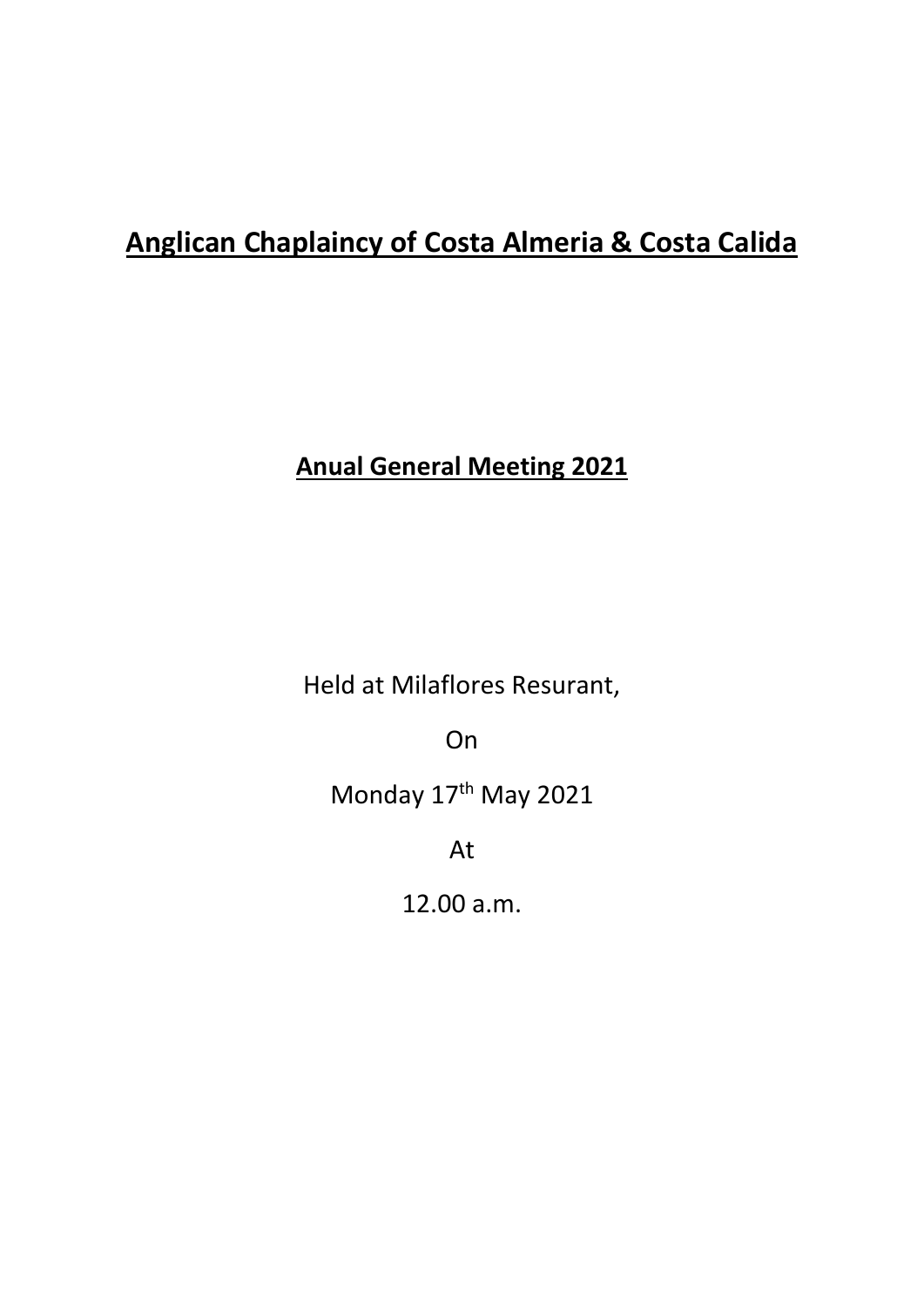# **AGM 17TH MAY 2021**

#### **Chaplains report 2021**

My 2021 report is for a shorter period than normal because of the fact that our last AGM was delayed until September, so that this report covers the period from October 2020 to May 2021.

It has been a very difficult year for many of us and for the chaplaincy itself. Individuals have had had to cope with repeated and sometimes unexpected lockdowns. This has meant extended separations from families and loved ones, funerals at which those who would have loved to have been present could not be and strain on mental and emotional health for many. We are living in a world with difficult financial pressures and uncertain work faces many or their loved ones too. In additions to all this have been the uncertainties of Brexit.

For us as a church family it has been difficult too. For long periods we have not been able to hold services and when we could we found our numbers greatly reduced. This has meant we have had to rely on a mixture of on-line services and services in the flesh as well as more simple thoughts for a Sunday on line. Lately because our churches are now open, we have produced on-line services for special days and occasions only- thank you to Robert Carson and to all who have helped with recordings.

PCC meetings have been possible in the flesh on four occasions, partly because of our shortened year and partly because we are now alternating between a zoom meeting and a meeting in the flesh.

All of the above together with the return of many of our leading lights to the UK have impacted the chaplaincy on a leadership level. We were forced to stop worshiping at Aljambra for almost the whole of the period because a tree fell on the chapel roof and rendered the chapel unusable. Although here, in Antas and in Llanos we did manage to hold a few small home Eucharist's and acts of worship -though we were limited to 6 people in each.

I have sought to keep people together by pastoral telephone calls and of late by meeting for coffees where possible and appropriate. Necessarily the focus has had to be on doing many small things.

The effect of the virus, Brexit and departures of leadership on our finances has been devastating! Last year we ran a deficit of 26 000 euros! We could not go on at that rate without closing the chaplaincy down within the next couple of years.

Partly in response to this situation I have moved to a 4 day week and we have moved to our own accommodation. We hope that this will save the chaplaincy and enable us to raise some money from holiday lets. THIS WILL NOT solve the problem completely.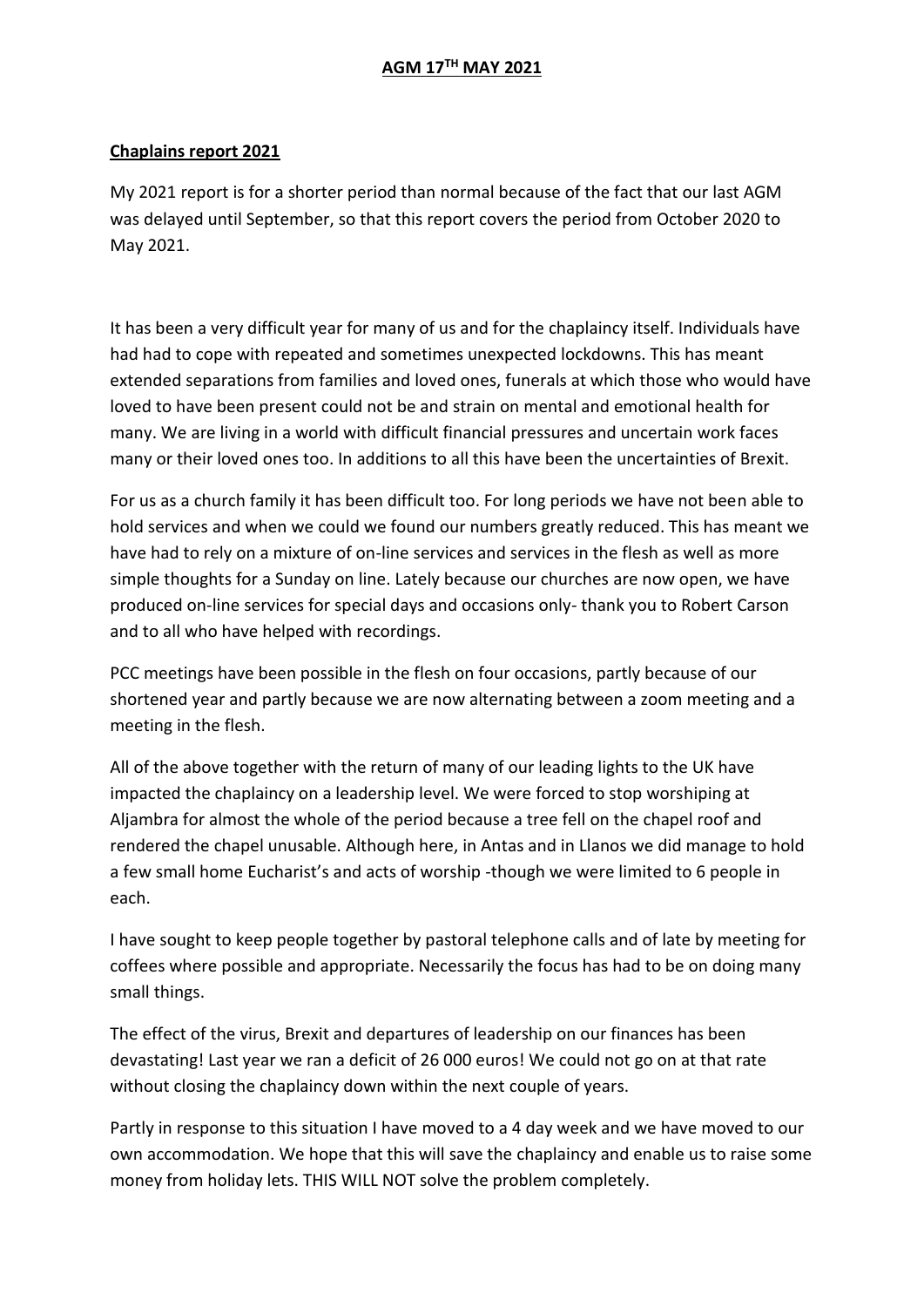We all need to do our part. Please would not solve the problem completely! Please will you consider giving by order on line from your bank. This means 1. People don't need to be put at risk counting money and 2, we know what is coming in on a regular basis even if churches are unable to meet in the flesh. (Running a chaplaincy is expensive and we have cut costs to a minimum, but to give you an example one insurance policy alone costs over a 1000 euros!)

THERE IS MUCH GOOD NEWS TOO: We have had a few new regular worshiping members join us recently and I want to warmly welcome them!

Aljambra worship has been moved into Albox. Recently we held our first service in the Spanish Evangelical Church there and we hope to meet monthly on the second Thursday. Our first service was a truly joyful occasion. Please tell your friends in that area and tell them they would be most welcome to come along.

We have continued to supply regular food and other donations to three food banks and many of us are active members of other charities, such as the RBL, steppingstones and the new domestic abuse group. Much practical pastoral care is also being offered by various members of our congregation.

I would very much like to thank our ministry team (Fr. Alan, Margie, Tony, Alwyn) for another season of faithful service. Thank you too to those who have offered such sterling service in other ways. To Val as our treasurer, Janetta and Pam as wardens, Terri as Secretary and departing councillors Richard, Ray, and Len, thank you so much. I want to say how much I appreciate the quiet service of the many who do regular things to keep things going from week to week. (Cleaning, washing linen, producing leaflets, taking church bookings, ordering communion requirements, and running departments like Safeguarding, Health and Safety, Data Protection handling money and taking food parcels out.

My thanks most especially go to Robyn Anne who does a great deal with, for and on behalf of me as well as in her own name in this chaplaincy.

My thought for today and this time is to persevere in your faith, in worshiping and in your wonderful service of each other, others and the Lord and to try to do it with joy and thanks giving.

# *Rev Vincent Oram.*

# **PCC Secretary's Report**

After the last AGM in September 2020, the PCC held a short meeting with new members. Following that meeting, there have been a further four meetings of the PCC either via ZOOM or face to face when allowed. A further ZOOM meeting was at the request of the Archdeacon who asked to speak to the PCC members as his visit to the area had had to be cancelled.

Full minutes of each meeting are kept by the Secretary and brief synopses of those minutes are available in each Church.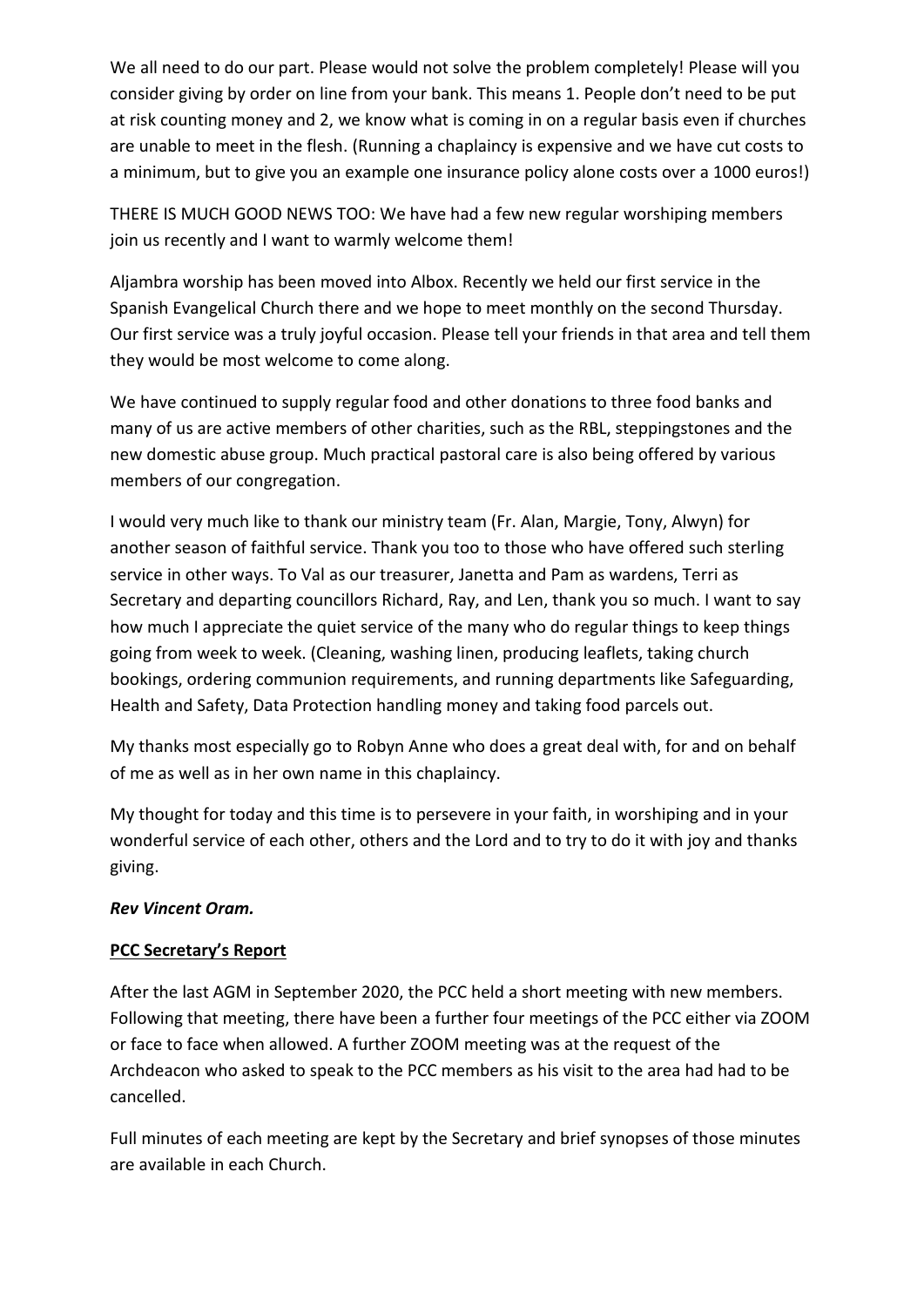There have been a number of members whose terms on the PCC have ended or have resigned resulting in there currently being six spaces on the PCC. Huge thanks to all for their service to the PCC.

One of the major changes the PCC agreed to has been Vincent moving to part-time working hours.

Another has been the decision to let the La Mata apartment as a holiday let as Vincent and Robyn Anne now have their own apartment.

We were all very sad that Val had to retire as Treasurer after doing some sterling work over the years and the PCC would like to congratulate her on her achievements and thank her very much indeed for all her hard work.

More sad news was the death of Peter Watson, a long standing member of the Mojacar congregation and the PCC Gift Aid Co-ordinator. The PCC are very grateful for his hard work and pass on their best wishes and sincere condolences to his Widow Hazel.

# *Terri Lyndon*

#### **Report from Church Wardens**

At the delayed AGM in 2020 Pam Carter and I, Janetta Causton were both elected again as Church Wardens.

This year has been one with many challenges for us all, mostly because of the current Covid pandemic and the restrictions that have had to be observed. This has been compounded more in a year when some of our Church family members have returned to the UK and others have died. We have reopened our Churches three times and attendances have fluctuated as a result. We thank those of you who have faithfully continued to book seats at services and given help in many other ways too. We couldn´t do our job without you.

Unfortunately Ajambra Chapel building is no longer in a useable state of repair but we are very grateful that the South American Church in Albox has begun to allow us to use their premises on a monthly basis. We hope that this will allow for growth. Llanos Church continues to meet and flourish at the Chapel in Zurgena by kind permission of Zurgena Town Hall.

All three of our Churches have continued to support food banks local to them. We thank those who support and organise these on our behalf.

As we go forward towards a new era of normal, helped by the vaccinations now being administered, we hope to go forward towards, a stronger, more united Church in all three venues in our Chaplaincy.

Other good news, Tony Noble passed his training to become a Lay Reader and is awaiting the time when the Bishop can come to present him with his blue scalf and officially swear him in to office, Covid restrictions are responsible for the delay. Also, Gavin Sunshine has been accepted for ordination training and is already taking an active part in leading worship. We congratulate them both on their achievements. *Janetta Causton & Pam Carter.*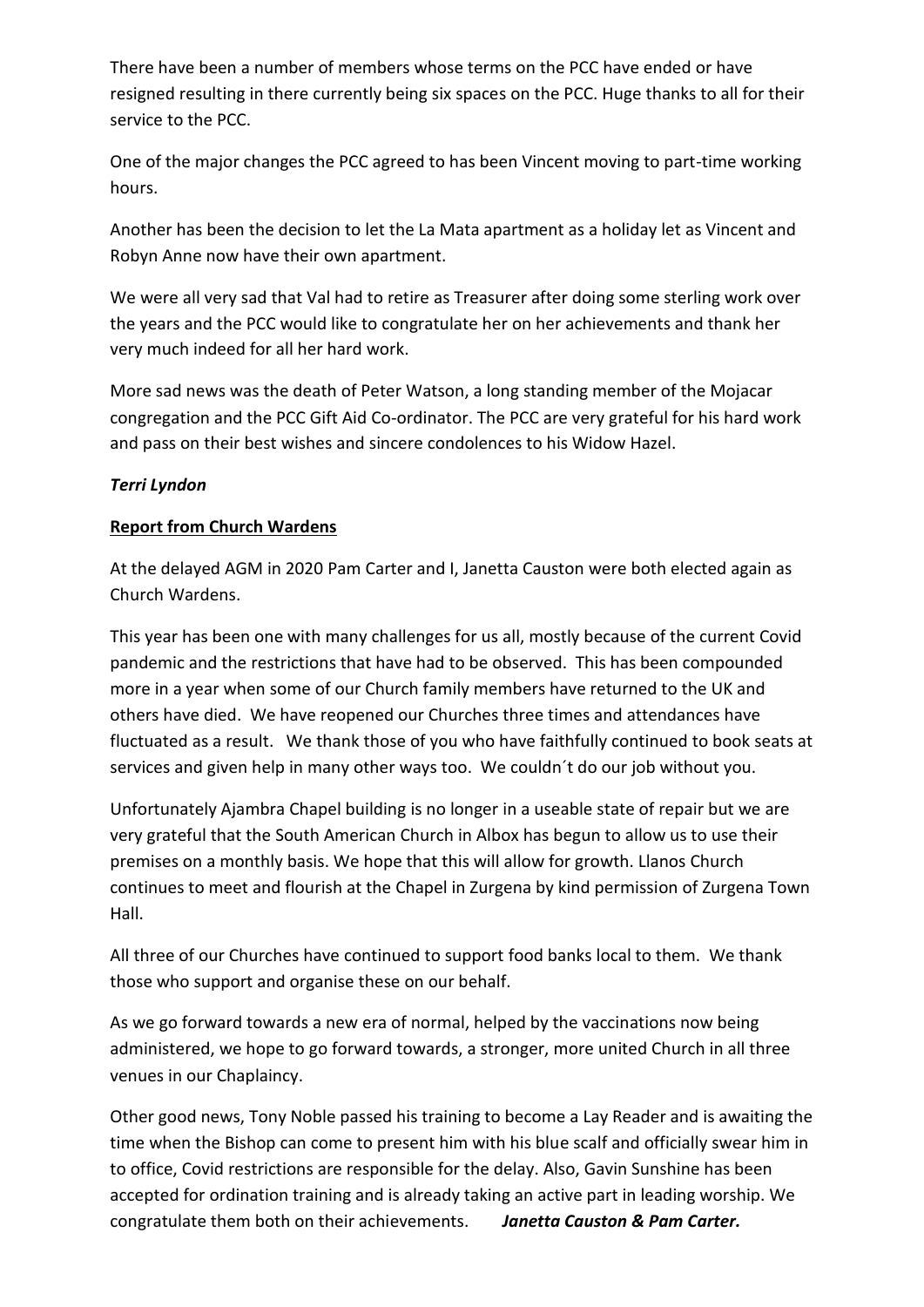# **Mojacar Church Report**

This last 18 months has been a challenge for our churches. First starting after the period of lockdown, changing furniture around and promoting hygiene rituals. Extra challenges of social distancing and track and trace lists, trying to accommodate all those wanting to attend services but to keep our congregation as safe as possible. We all suffered from lack of personal fellowship but I believe our faith helped us through.

We as a chaplaincy were fortunate that our ministry team here led by Vincent, have us internet services and when possible home gatherings for worship in several different venues. We were so pleased when we could open the church doors again, albeit with lower numbers and masks.

Historically Mojacar church's membership is half residents and half visitors and holiday makers, so we had very few members of our congregation attending. Our numbers are rising, people daring to mix again and new people being welcome.

We continue to support the food bank at Turre, which under the current circumstances has more demand on its resources. As well as food parcels being brought, money is donated for which the food bank are grateful as they can purchase fresh produce as needed.

We thank God that he has kept us safe through the pandemic although the virus was caught by a small number who met socially, he brought them safely through it.

May we see our extended family return to swell our numbers and our singing voices once again be heard across the countryside. *Pam Carter*

#### **Llanos AGM Report May 2021**

Despite being a difficult year we have continued to see God's blessings at Llanos.

Janetta has done a marvellous job of managing the seat bookings and we have had several new faces join our congregation who have continued to attend regularly.

Jasmine has raised approximately 300 euros for the chaplaincy by the selling of cards and jams, she was also able to host a socially distanced coffee morning which raised 415 euros. A big Thank You to Jasmine.

Our foodbank has continued throughout lockdown, thanks to our generous congregation and some very generous donations from people outside of our church. Thank you to Hazel, Peter and Keith for their sterling work.

Recently we have been able to help a young Venezuelan family, who were losing all the furniture from their rented flat. The congregation rallied and we were able to collect furniture and white goods to ensure they were not left without anything. We were overwhelmed by people's generosity from both in and outside the church.

Since the last AGM 42 euros has been collected for missions through coffee and brown money collections.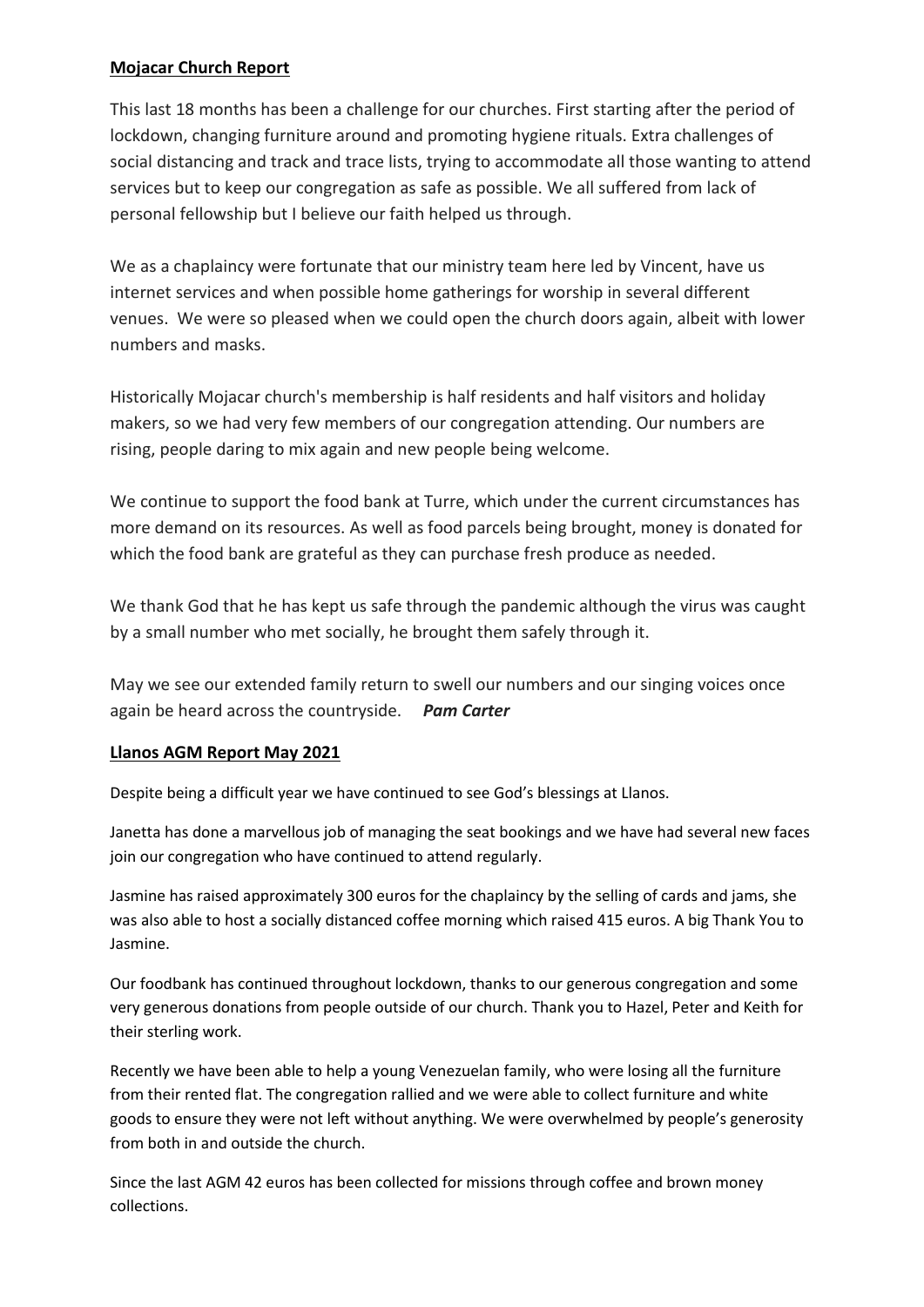Our Easter services this year were a joy and a time for reflection. They were all well attended.

We pray that very soon we will be able to meet up socially again, but continue to thank God that at times throughout the year we have been able to continue to worship together. *David Blake. Llanos Church Rep***.** 

#### **Report from Aljambra /Albox Church**

At the start of the year having returned from our temporary home at Cantoria Tanatorio we briefly returned to the little Chapel at Aljambra. However having cleaned and repaired it our stay there was of extremely short duration due to the pandemic and the continued deterioration of the Aljambra Chapel building.

During our enforced time of closure we were very shocked and saddened by the sudden death of our own Lay Reader Duncan Burr. He had over the years done so much for us at Aljambra that it left a big hole in our Church family. This was some what enlarged subsequently by the return of his wife Jean and their friends Ann and John Cooper to homes in England.

Not to be beaten however the Aljamba Chapel folk have continued to support the food bank at the South American Church in Albox.

Three Eucharist home Services also took place, all abiding by the restrictions of numbers and practices current at the time.

We are now please to be able to report that we have begun monthly Eucharist services. These can go ahead thanks to the kind loan of the rooms of the South American Church in Calle Segovia, Albox. *Janetta Causton*

#### **Synod Report.**

This year's synod was in one respect disappointing. Due to the Covid restrictions we were unable to meet in a hotel at La Zenia, as we usually do, so the synod was done electronically using Zoom. Both our bishops took part and the keynote session was given by the new Archbishop of York, Stephen Cottrill. All the usual sessions happened, and some important things were brought back to the PCC for consideration, but sitting at a computer for two days did cause a pain in the backside, the things we have to do for you in our chaplaincy. We are waiting to find out if the next synod will return to normal, I do hope so. *Alwyn Carter & Tony Noble, Synod Reps.*

#### **Church Electoral Roll.**

Last year I reported 102 people on the electoral roll, the number this year is 85 a twenty percent drop. Whilst disappointing it does not represent the number of people actually attending church. Llanos church seems quite stable but Mojacar traditionally has a good number of holiday makers and swallows who attend for long periods but are not resident here. Until the Covid epidemic is controlled and free movement of people returns to normal we will not know when or whether these people will return to our fold. If these people were to be removed from the list we would be looking at a loss of a further twenty people, realistically a forty percent drop in one year. *Alwyn Carter*

# **Gift Aid**

Due to the sad loss of Peter Watson and Duncan Burr who administrated the Gift Aid giving to our Church, Pam and Alwyn are now taking over this role. We have at last obtained the records held by Peter and are now in position to make the request to HRMC for the payment of this money.